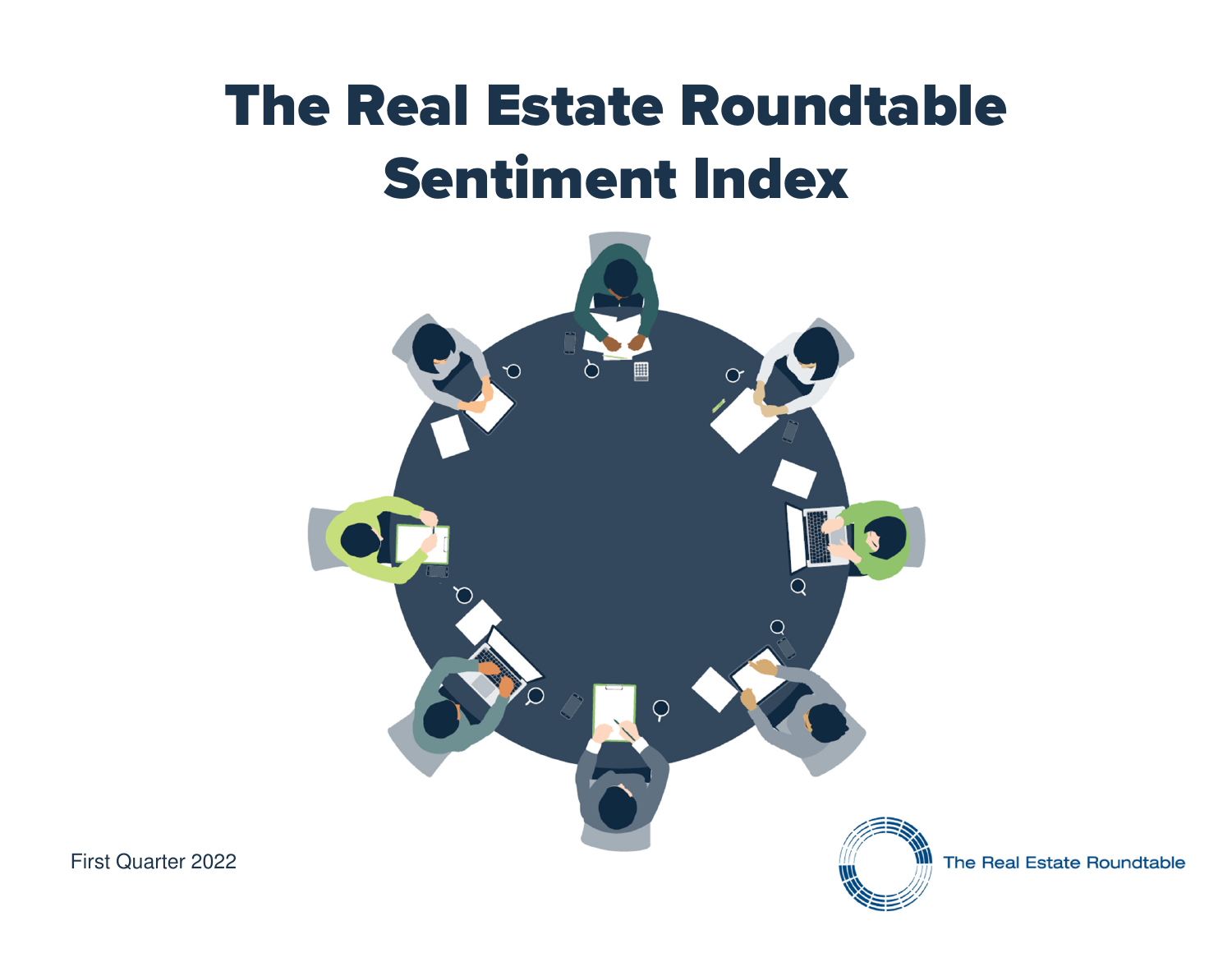## The Real Estate Roundtable Sentiment Index1

The Real Estate Roundtable is pleased to announce the 2022 Q1 Real Estate Roundtable Sentiment Survey results. The quarterly survey, conducted by Ferguson Partners on behalf of The Roundtable, measures the views of CEOs, presidents, and other top commercial real estate industry executives regarding current real estate market conditions and the futureoutlook on three general topics:

- 1. Overall real estate conditions
- 2. Access to capital markets
- 3. Real estate asset values

# Topline Findings

- • The Q1 <sup>2022</sup> Real Estate Roundtable Sentiment Index registered <sup>a</sup> score of 66, <sup>a</sup> decrease of seven points from the fourth quarter of 2021 but <sup>a</sup> seven-point increase over Q1 2021. While optimistic about the economic outlook going forward, inflation concerns and <sup>a</sup> rising interest rate environment were frequently cited as potential headwinds for theindustry.
- • Survey respondents' outlook varied between asset classes and location; most participants felt that real estate assets, particularly single and multifamily housing and industrial, remain largely "priced to perfection" with limited supply beingchased by seemingly "boundless" capital.
- • This supply-demand imbalance has generally led to compressed cap rates across favorable asset classes and resultsin perceptions that valuations will remain elevated.
- •Participants cited <sup>a</sup> continued abundance of debt and equity capital and strong investor demand for real estate.

1 The Real Estate Roundtable Sentiment Index is measured on <sup>a</sup> scale of 1–100. It is the average of The Real Estate Roundtable Future Index and The Real Estate Roundtable Current Index. To register an Index of 100, all respondents would have to answer that they believe conditions are "much better" today thanone year ago and will be "much better" one year from now.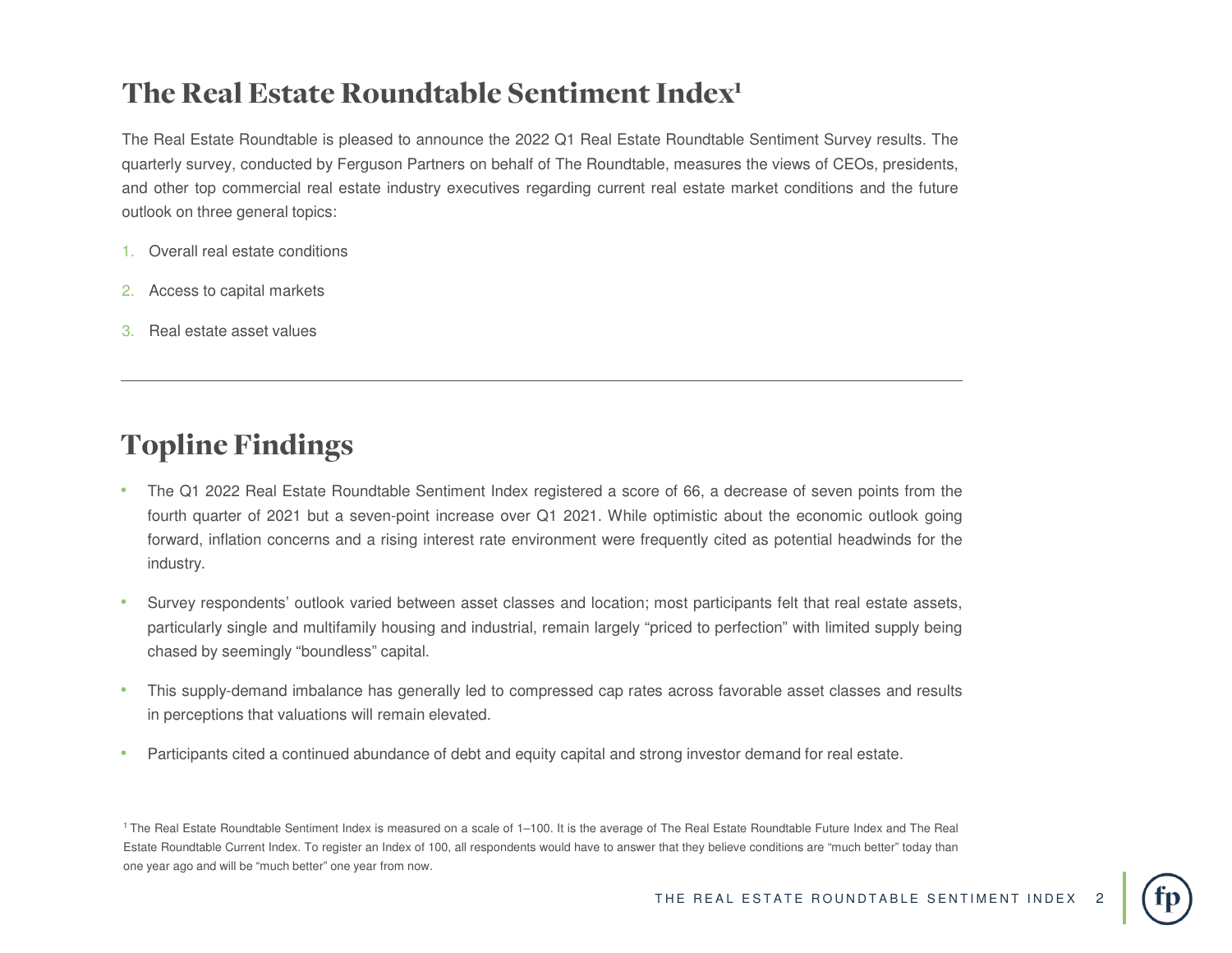## General Conditions

The Q1 2022 Real Estate Roundtable Sentiment Index registered <sup>a</sup> score of 66, <sup>a</sup> decrease of seven points from the fourth quarter of 2021 but <sup>a</sup> seven-point increase over Q1 2021. While optimistic about the economic outlook goingforward, inflation concerns and <sup>a</sup> rising interest rate environment were frequently cited as potential headwinds for theindustry.

Compared to one year ago when the vaccines were just beginning to roll out and the CRE outlook was murky, weare in <sup>a</sup> much better spot. As 2021 progressed, the market came to life and capital flowed aggressively. <sup>I</sup> am not sure 2022 will be dramatically better than 2021, but the outlook at the start of this year is more promising than it was at the start of last year."

> Overall, the market outlook is favorable. Strong GDP growth, limited supply of assets (supply chain/inflation issues), robust credit availability, and lots of capital interested in real estate are all tailwinds for us. We arekeeping our eye on interest rates, however."

With Omicron [hopefully] in the rear-view mirror, we feel it's the best forward-looking view since 2019 as capital starts its 'herd' investing."

> The real estate industry will be very dependent on the pace of change in interest rates and inflation. If there is a steady rise in both it will be very positive for the industry, but if there are continued quick large moves, the industrywill pause on valuations and cost of debt."

Capital flowing into sectors benefitting from secular demand has rewarded the less experienced operators anddevelopers as well as the established players. Inflation, higher interest rates, and distress in biotech are going totest the market and may result in some opportunities for the savvier investors."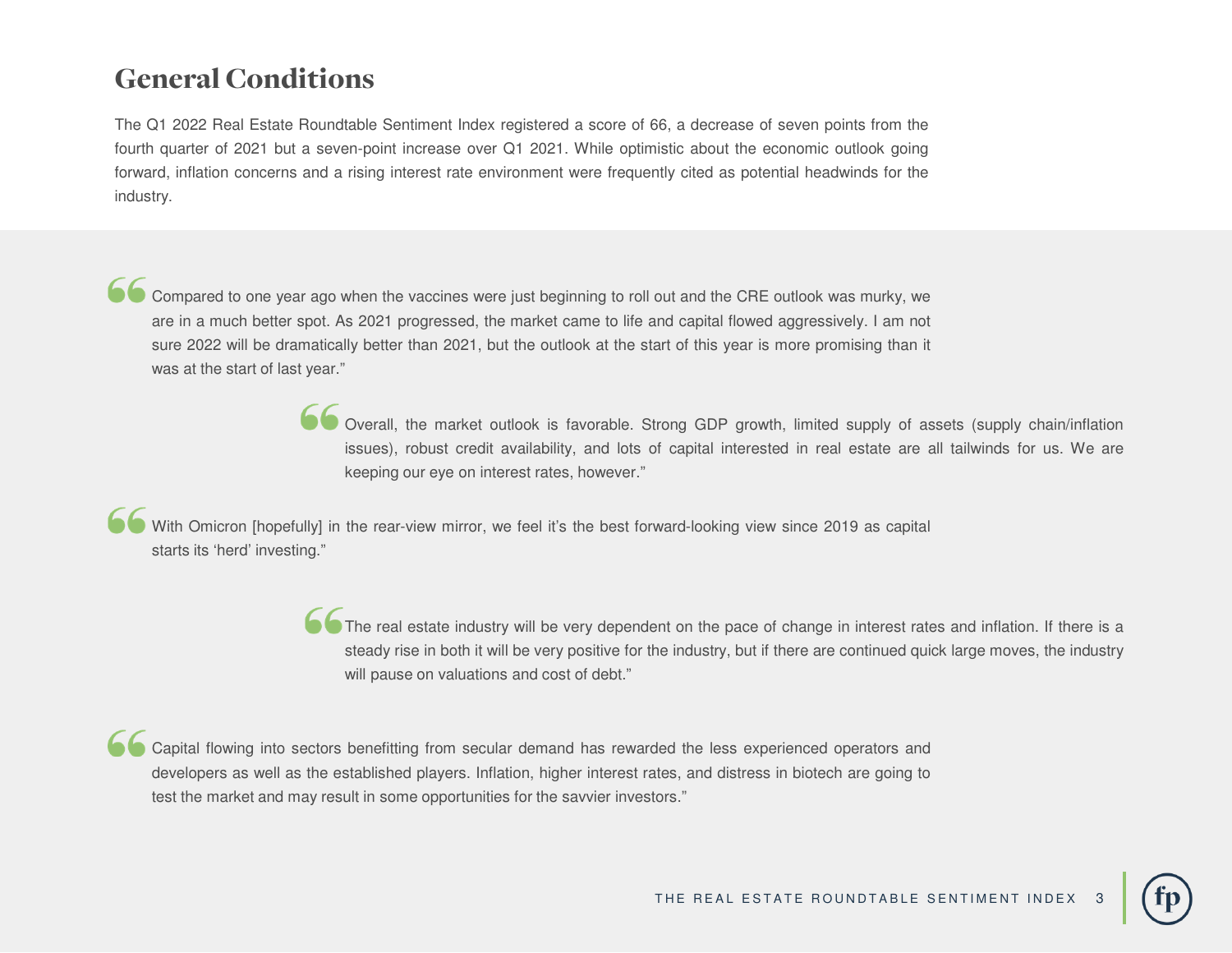

#### The Real Estate Roundtable Sentiment Index

THE REAL ESTATE ROUNDTABLE SENTIMENT INDEX

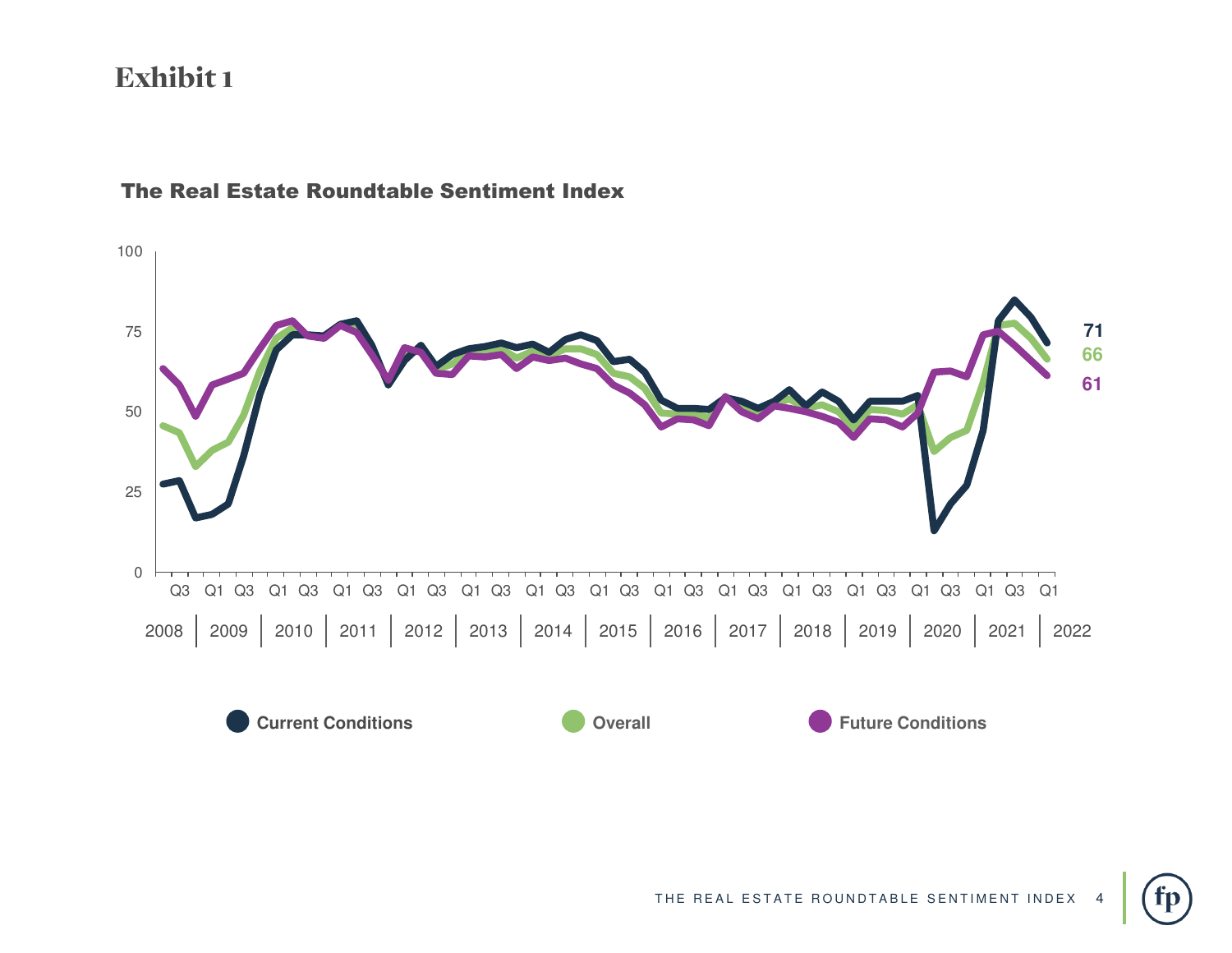## General Conditions (continued)

Survey respondents' outlook varied between asset classes and location; most participants felt that real estate assets, particularly single and multifamily housing and industrial, remain largely "priced to perfection" with limited supply beingchased by seemingly "boundless" capital.

We are seeing an active touring/leasing market for office space which is increasing month over month. Residential is on fire with rents going up across the board and concessions all but eliminated. It will be interesting to see if rent growth can be sustained."

> Demand for more square footage has been the biggest driver of demand irrespective of asset class. The real estate market in general is on solid footing. Out-of-favor asset classes will return."

There is currently far too much liquidity in the market across both equity and debt. We are seeing historically low cap rates for almost all property types, except for lodging and most retail. Underwriting is being priced toperfection, with little margin of error and, in many cases, based on some rather aggressive assumptions."

> Appreciation will cool down and returns will temper in the logistics and multifamily spaces, but they are likely to remain the top performing asset classes. We expect office to remain flat and lag the recovery of retail. While interest rates will tick up, we don't believe that will lead to much cap rate expansion in industrial and multifamily, particularly due to the wall of capital chasing those sectors."

Real estate will continue to be used as an inflation hedge and we expect demand to continue to grow over the next 12 months."

> Too much liquidity and trepidation regarding office and certain types of retail is driving capital to more 'niche' property types while also inflating prices of industrial and multifamily."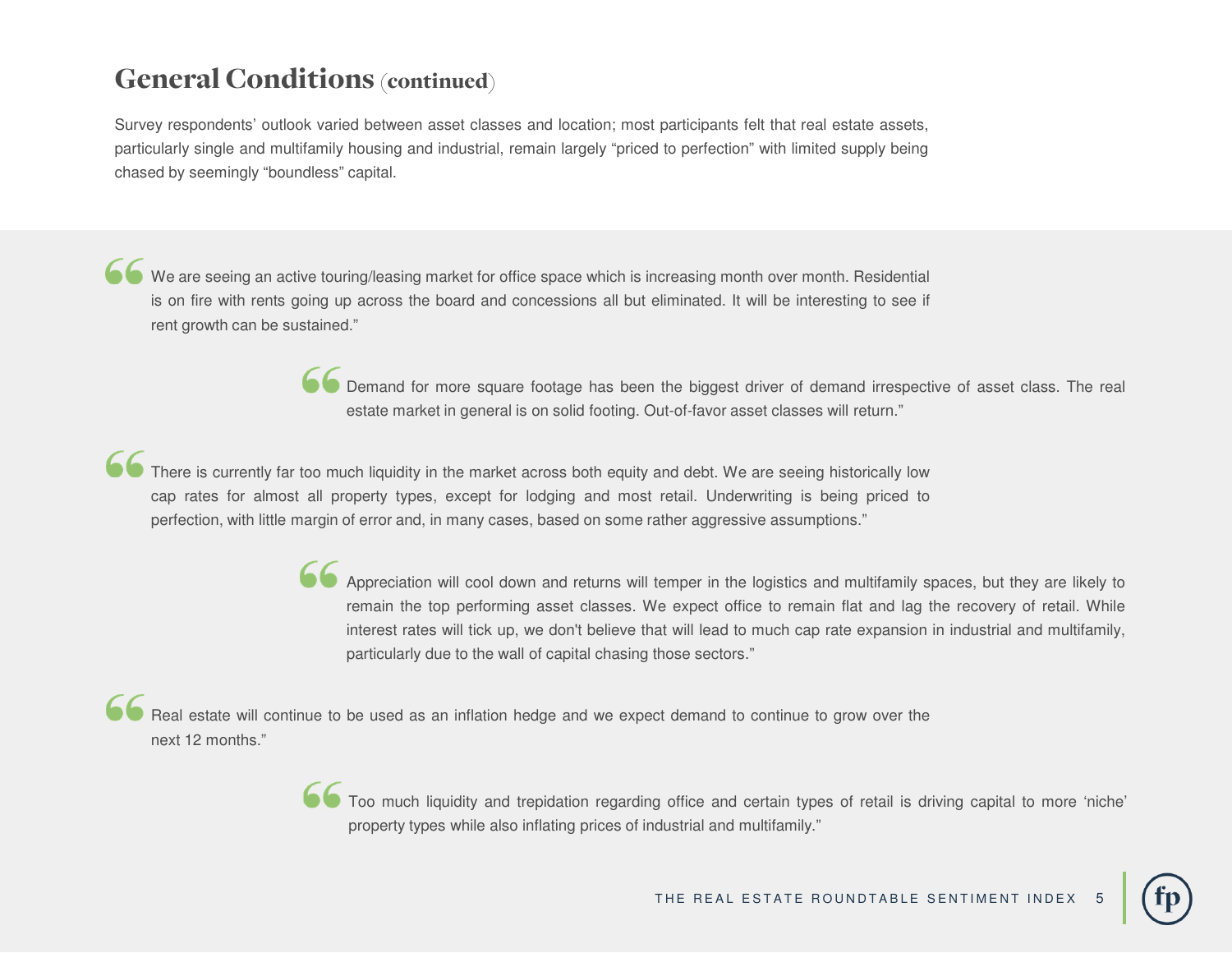#### General Market Conditions

% of respondents



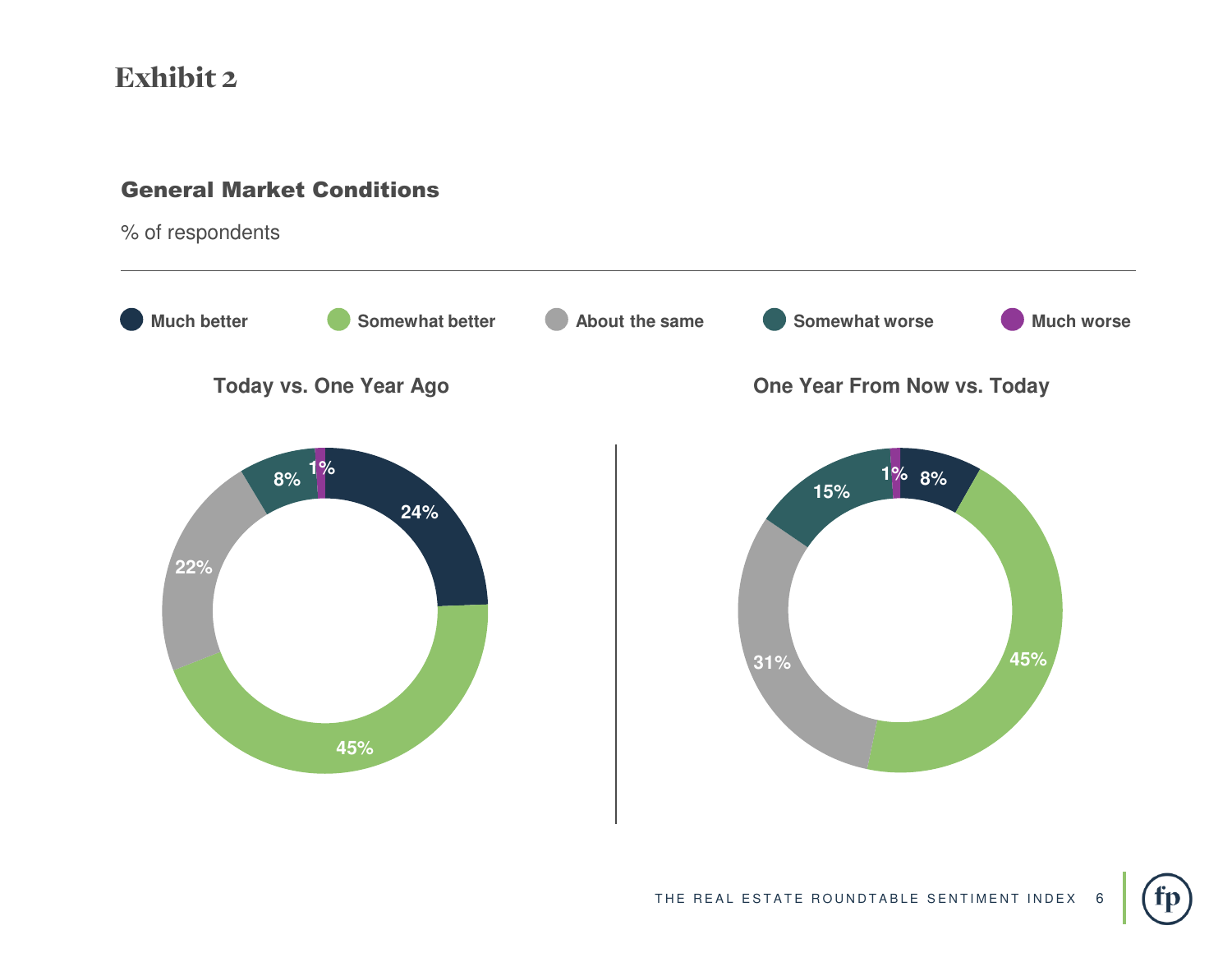## Asset Values

This supply-demand imbalance has generally led to compressed cap rates across favorable asset classes and resultsin perceptions that valuations will remain elevated.

There is lots of money chasing too few deals. We are seeing substantial cap rate compression in multifamily. Debt is cheap so people are using it."

> High/unaffordable residential housing prices are linked to the lack of supply. More needs to be done to increase the overall supply of housing. Loosening the grip that local land use restrictions have will be particularly important for increasing supply."

The market is very richly priced; however, fundamentals continue to recover and in certain sectors, are verystrong. Record amounts of capital continue flowing into real estate; this is likely to continue given the volatility and pricing in the equities and bond markets. Inflation is also <sup>a</sup> major concern in the market; however, real estate is often considered <sup>a</sup> hedge during inflationary times and thus will drive even more capital to this asset class."

> Risk is getting priced out of assets, especially those assets where there is any non-GDP driven growth (i.e. growth driven by secular forces). Sub 4% yields for industrial, life science, and multifamily are not sustainable, especiallywith even nominal interest rate growth. Despite better leverage levels than in previous run-ups, with yields this low it only takes small movements in capital markets or real estate fundamentals to have meaningful impact on value.

There is tons of capital looking for assets to deploy into. Patient owners and impatient capital are leading to caprate compression."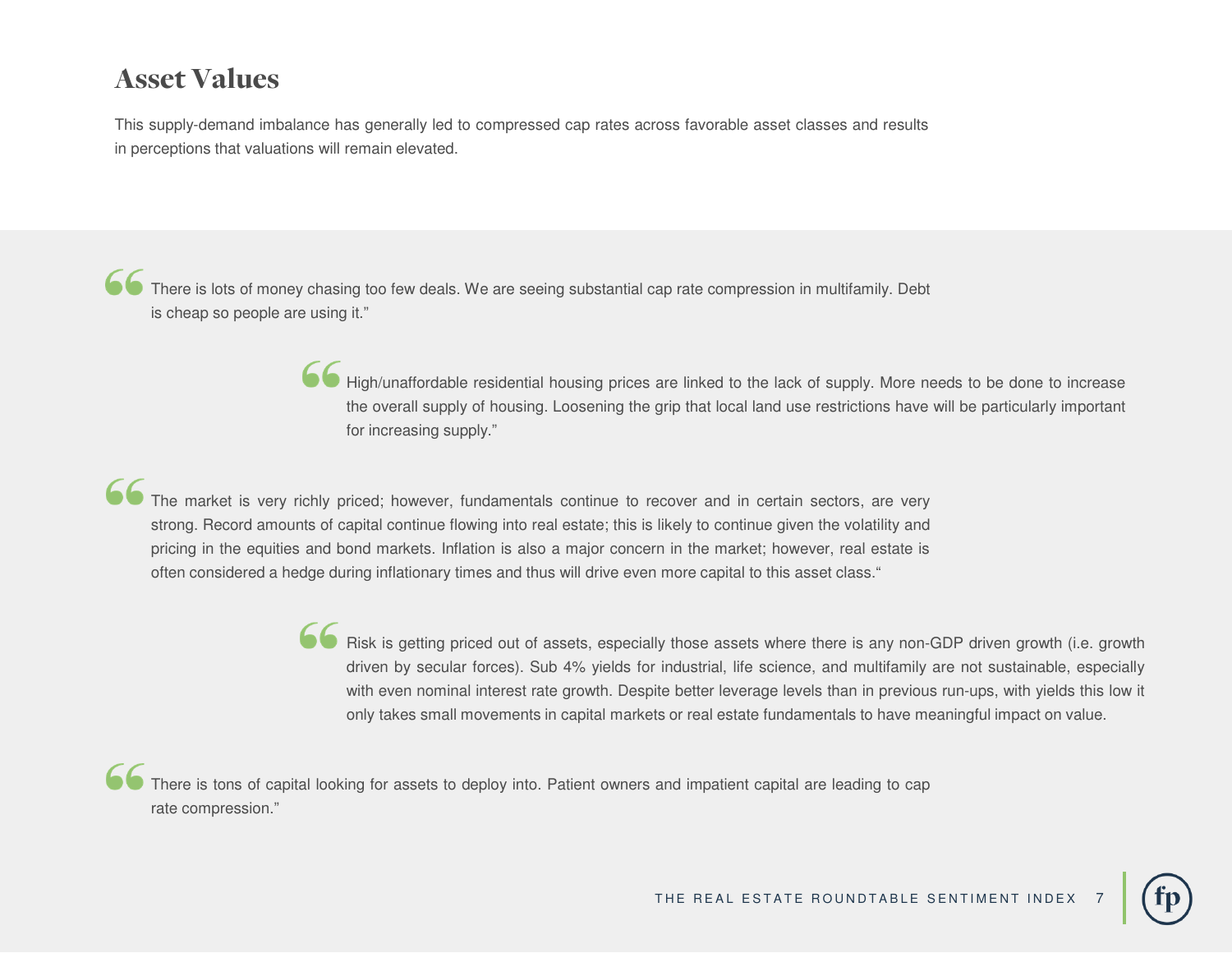#### Real Estate Asset Values

% of respondents

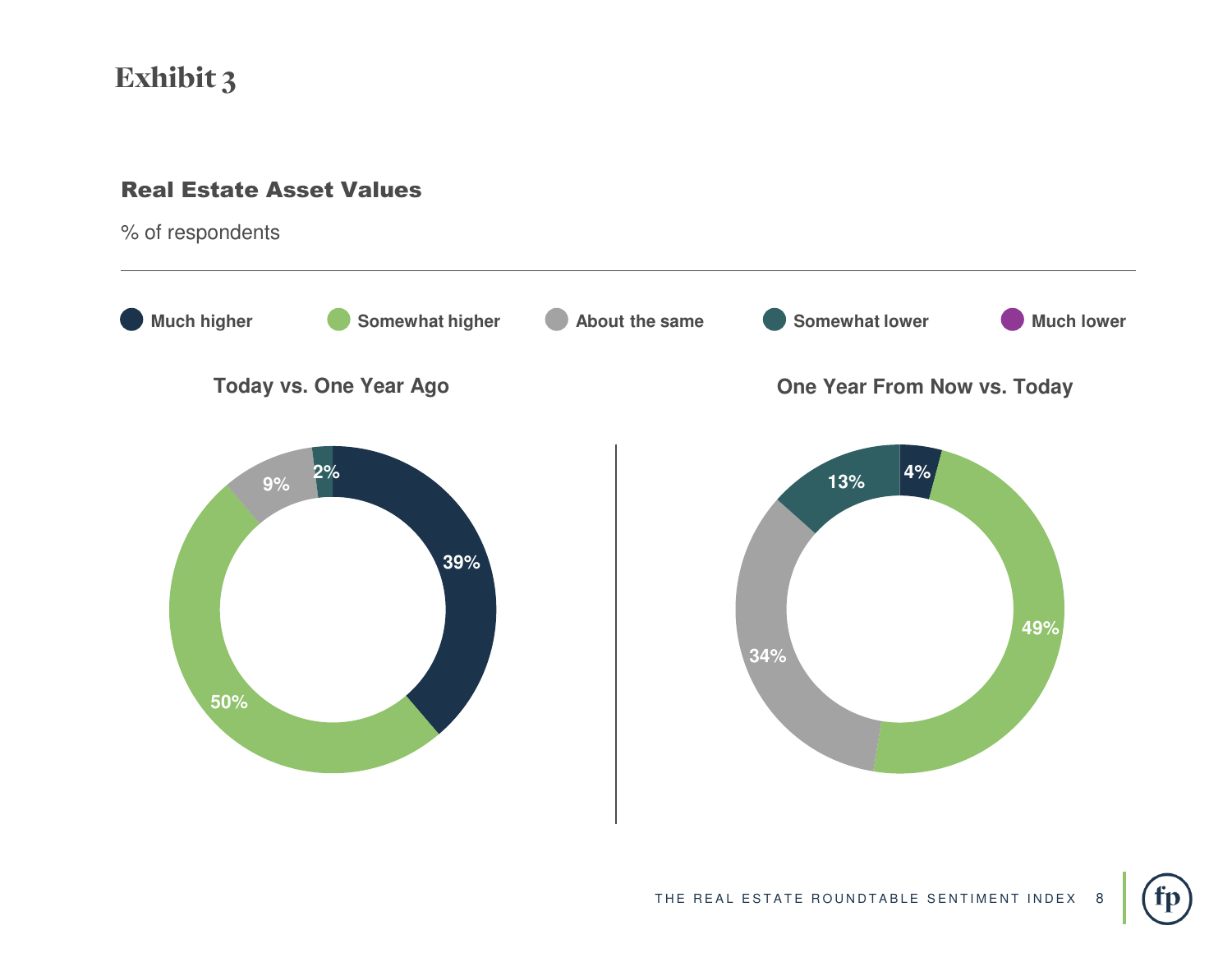# Capital Markets

Participants cited <sup>a</sup> continued abundance of debt and equity capital and strong investor demand for real estate.

There is continued strong availability of debt financing across the board."

There is lots of capital floating around and firms are feeling pressure and facing competition when trying to deploy all the dry powder they have on hand. There is more capital than opportunity to place it."

A lot of capital chasing, not enough deals, which is raising prices even in tertiary markets."

Interest rates will dramatically impact where money is going. Low rates now make it a good time to buy multifamily especially in supply-constrained markets because you can raise rents over time."

**There is more capital available now than 12 months ago. We expect this to continue to grow.**"

There is near unlimited capital available across the board. Capital availability should be the last of anybody's worries."

Dry powder has been put to work finally. Some of the war chests got depleted not by being put to work but by rising rates."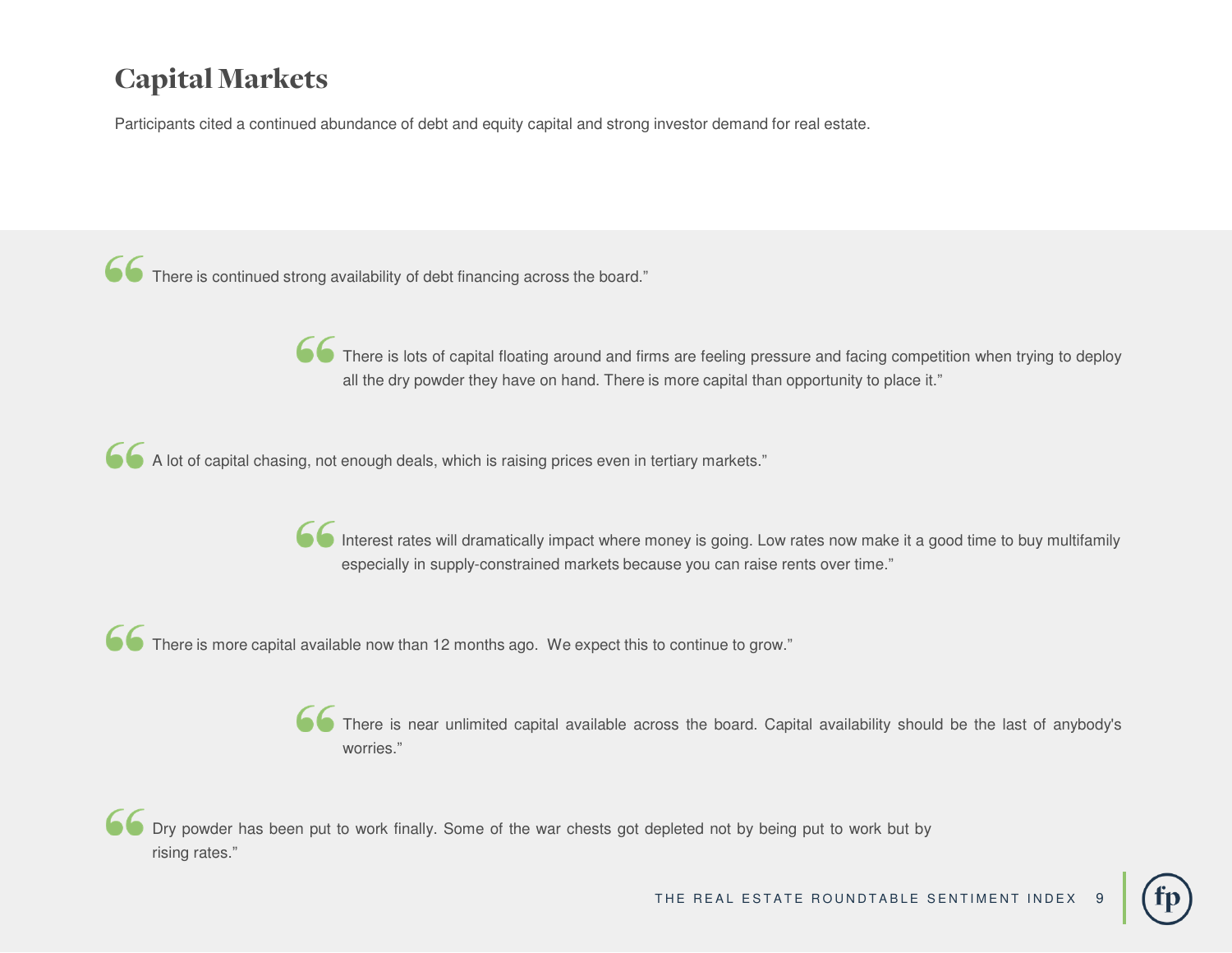#### Availability of Capital

% of respondents



fp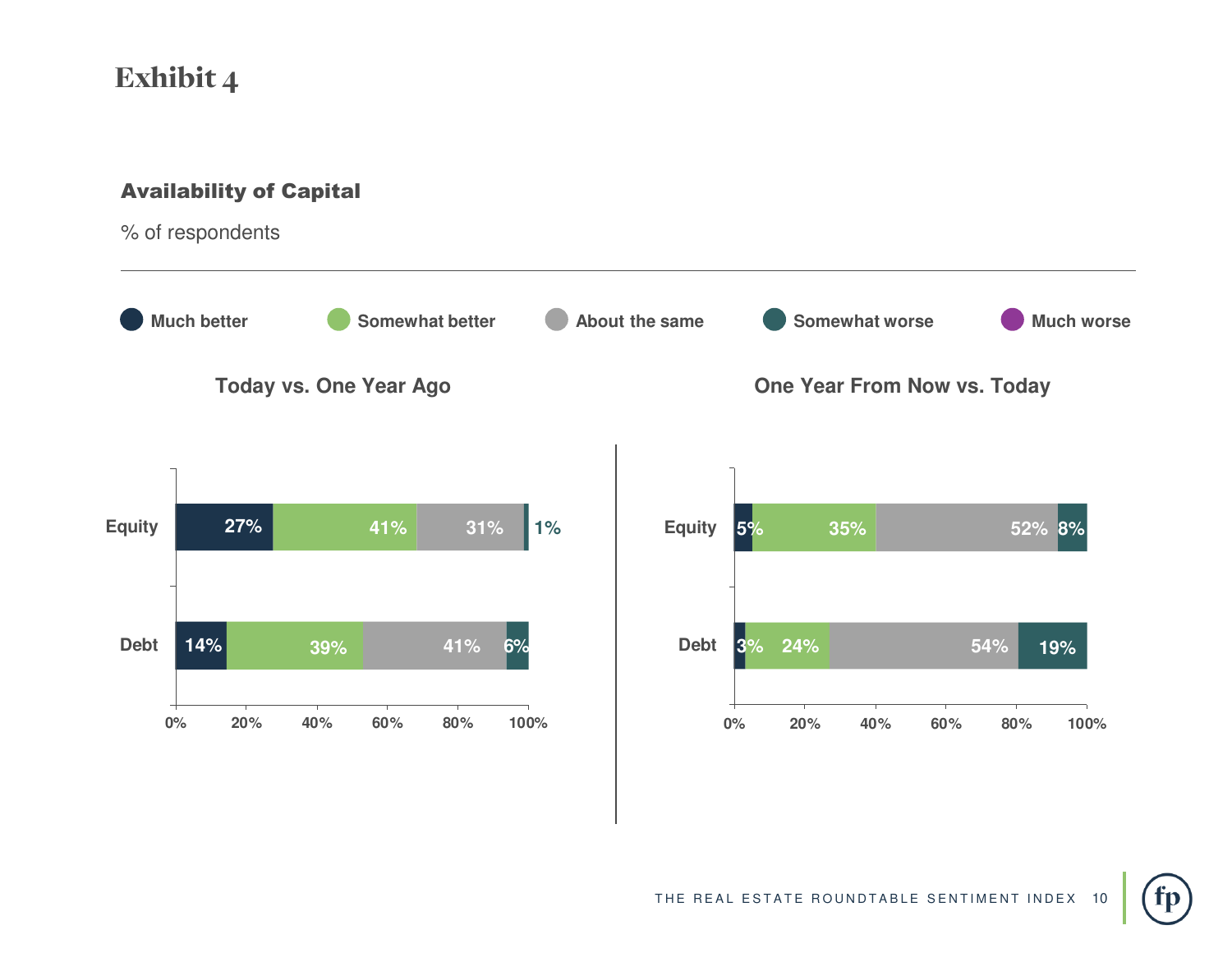Participants (Please note that this is only a partial list. Not all survey participants elected to be listed.)

Alexandra S. Glickman**Arthur J. Gallager & Co.**

Benjamin Schall**AvalonBay**

Mark E. Rose**Avison Young**

Beth Thomas & Joe Marconi**Bain Capital Real Estate**

Rudy Prio Touzet**Banyan Street Capital**

Tammy K. Jones**Basis Investment Group**

Fred Seigel**Beacon Capital Partners**

Colin Behring**BehringCo.**

Alan King**Berkshire Residential Investments**

Andrew Jacobs**BGO Strategic Capital Partners**

Henry Chamberlain**BOMA International**

Michael Dashle**Brookfield Properties**

Douglas Pasquale**Capstone Enterprises**

Greg Stapley**CareTrust REIT** Robert Stern**Castle Hill Investors**

Mike Lafitte**CBRE**

Sean Burton**CityView**

Alan Gosule**Clifford Chance, LLP**

Timothy G. Wallace**Community Healthcare Trust, Inc.**

Steven DeFrancis**Cortland**

John C. Cushman, III & Barbi Reuter**Cushman & Wakefield, Inc.**

Brian Ruben**Deloitte**

Charles Wurtzebach**DePaul University – Real Estate Center**

A. William Stein**Digital Realty Trust**

Jay Epstein**DLA Piper**

Dan. A. Emmett**Douglas Emmett, Inc.**

Daniel M. Neidich**Dune Real Estate Partners, LP**

Angel Brunner**EB5 Capital**

Jodie W. McLean**EDENS**

Brian Finerty**Equity International**

Mark J. Parrell**Equity Residential**

Frank G. Creamer, Jr.**FGC Advisors, LLC**

Peter E. Baccile **First Industrial Realty Trust**

Suzanne Goldstein Baker**FNF/Investment Property Exchange Services**

Alex Klatskin**Forsgate Industrial Partners**

Chaim Katzman**Gazit Group**

Jonathan J. Ofer**Global Holdings Management**

Randall K. Rowe**Green Courte Partners, LLC**

Robert Ivanhoe**Greenburg Traurig, LLP**

Thomas M. Herzog**Healthpeak Properties, Inc.**

Jeffrey B. Citrin**Hectad Strategic Partners**

Theodore J. Klinck**Highwoods Properties, Inc.**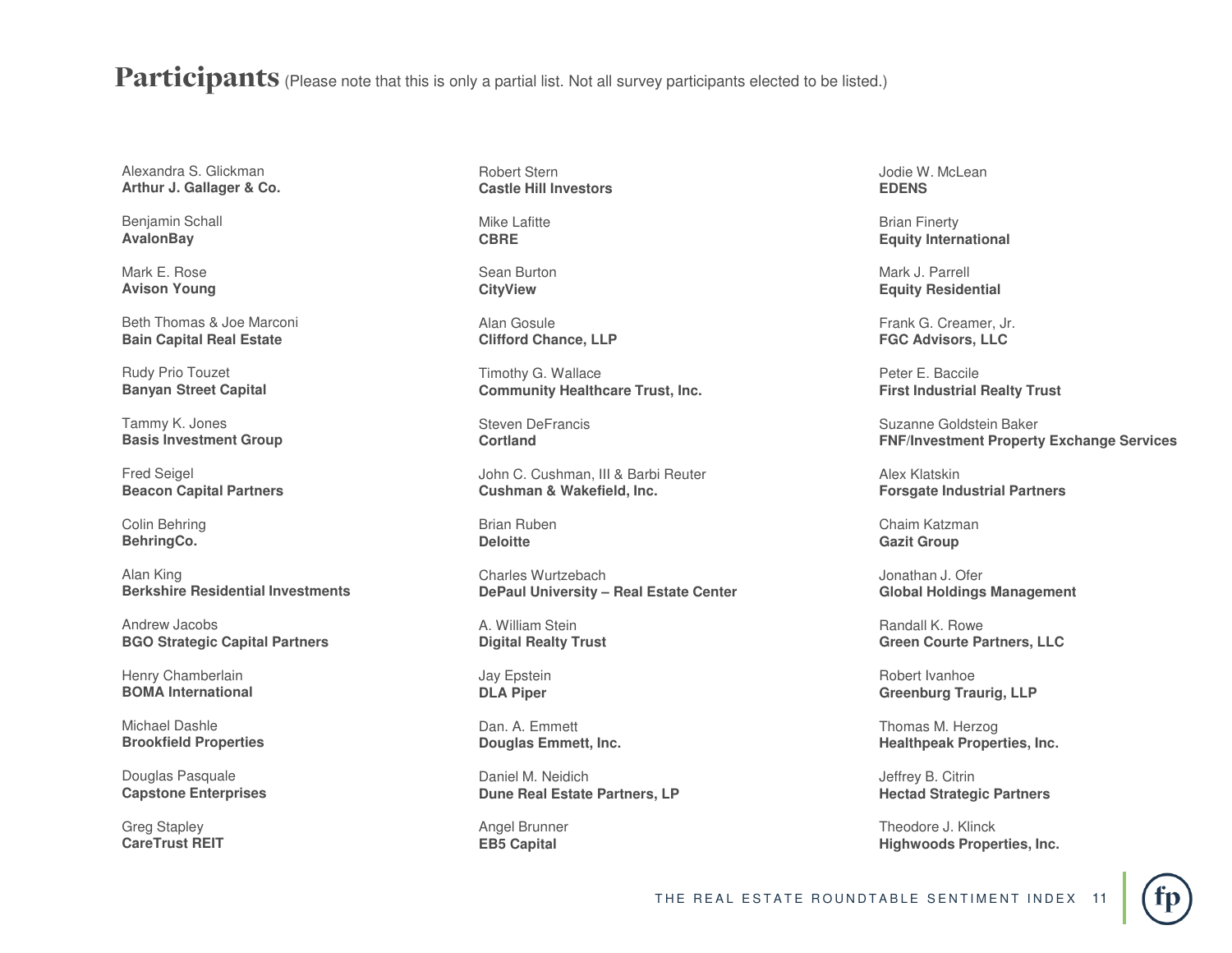### Participants (continued)

Dean Parker**Hinshaw & Culbertson, LLP**

Mark Hoplamazian**Hyatt Hotels**

Mitchell Sabshon**Inland Real Estate Investment Group**

Dallas Tanner**Invitation Homes**

William S. Janes**Iron Point Partners**

Michael J. McNamara**John Hancock/Manulife**

Guy Johnson**Johnson Capital Group, Inc.**

Geordy Johnson & Kevin Sullivan**Johnson Development Associates, Inc.**

Tyler Rose**Kilroy Realty**

Conor Flynn**Kimco Realty Corporation**

Ralph Rosenberg**KKR**

Matthew J. Lustig**Lazard**

Tim Byrne**Lincoln Property Group**

Robert J. Lowe**Lowe**

Edward C. Coppola**Macerich**

Hessam Nadji**Marcus & Millichap RE Investment Services**

Kevin McMeen**MidCap Financial, LLC**

Charles R. Brindell, Jr.**Mill Creek Residential Trust**

James H. Miller**Miller Global Properties**

Laurel Durkay**Morgan Stanley Investment Management**

John Z. Kukral**Northwood Investors**

Taylor Pickett**Omega Healthcare Investors, Inc.**

William Lindsay**PCCP**

Bryan McDonnell**PGIM**

Todd Everett**Principal Real Estate Investors**

Chris Caton & Eugene F. Reilly**Prologis**

Peter Fass**Proskauer Rose LLP**

Jerry Starkey**RE Partners International** Sumit Roy**Realty Income Corporation** 

Richard S. Ziman**Rexford Industrial Realty, Inc.**

Daniel J. Moore**Rockefeller Group International, Inc.**

Scott Everett**S2 Capital, LLC**

JR Pearce**Sacramento County ERS**

Robert A. Alter**Seaview Investors, LLC**

Marty Burger**Silverstein Properties**

Benjamin S. Butcher**STAG Industrial**

John F. Fish**Suffolk**

Greg Winchester**Summit Investors**

Rick Buziak**Swift Real Estate Partners**

Stephanie Ting**Swig Company (The)**

Michael A. Covarrubias**TMG Partners**

Doug Prickett**Transwestern**

THE REAL ESTATE ROUNDTABLE SENTIMENT INDEX

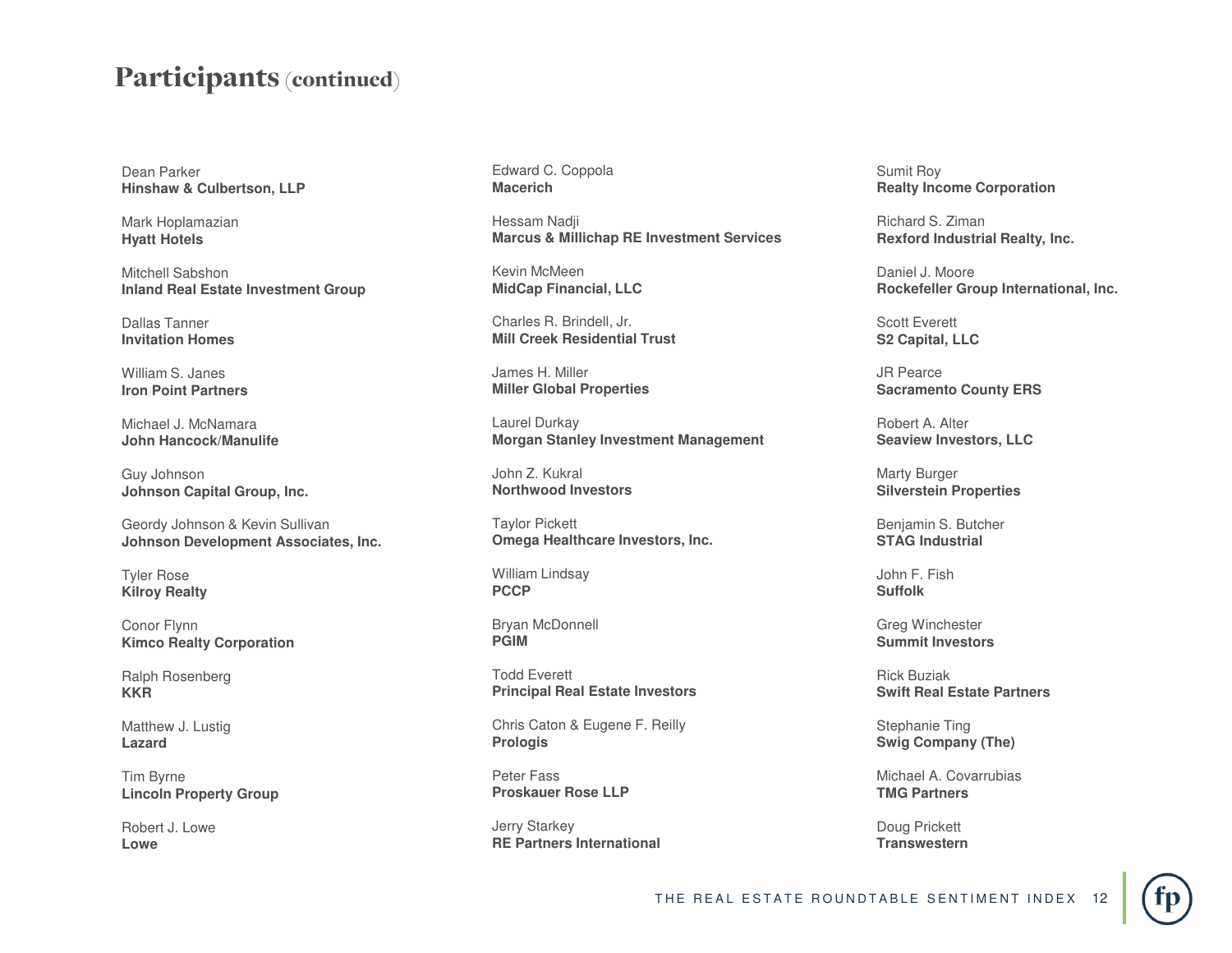## Participants (continued)

Jeffrey Zabel**Tufts University—Department of Economics**

Thomas W. Toomey**UDR**

Gary M. Tischler**Vanbarton Group, LLC** Walker Noland**Virginia Retirement System**

Michael Franco**Vornado Realty Trust**

Willy Walker**Walker & Dunlop** Richard B. Clark**WatermanCLARK**

Kara McShane**Wells Fargo**

Edward Peterson**Winstead P.C.**